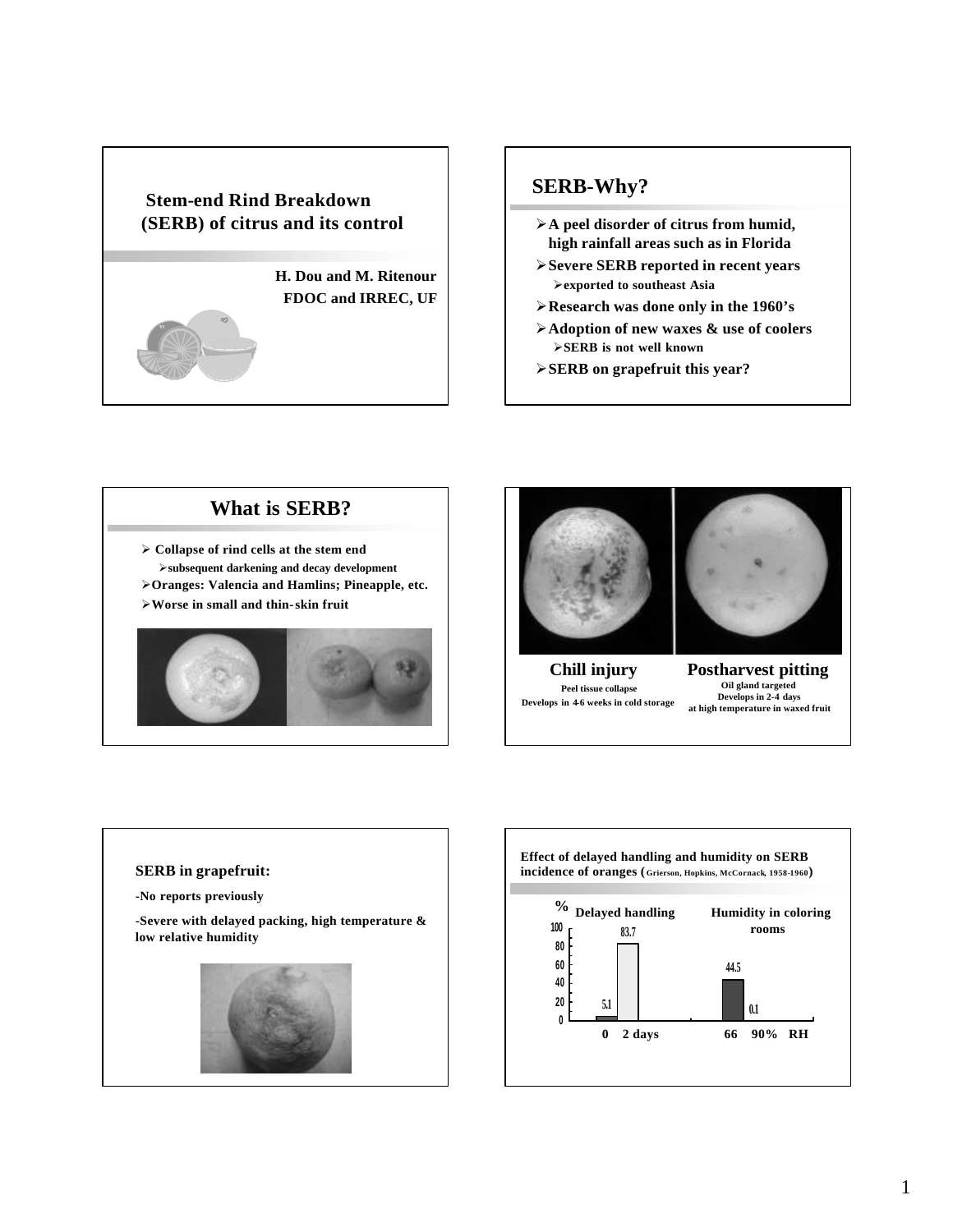



**Study 2: Effect of wax, temperature, and clip/pull on SERB and weight loss of 'Valencia' oranges (day 18)**

| <b>Treatment</b> |        | SERB $(\%)$ Wt loss $(\%d)$ |
|------------------|--------|-----------------------------|
| 40°F             | 1.3a   | 0.13a                       |
| $70^{\circ}$ F   | 61.2b  | 0.33 <sub>b</sub>           |
| <b>Shellac</b>   | 29.1ab |                             |
| Carnauba         | 40.9b  |                             |
| <b>Clip</b>      | 31.2a  |                             |
| •աll             | 31.3a  |                             |
|                  |        |                             |

| Waxes vs. SERB of 'Valencia' oranges, |  |
|---------------------------------------|--|
| day 110, 2000                         |  |

| Treatment            | <b>SERB</b>         |
|----------------------|---------------------|
|                      |                     |
|                      |                     |
| Carnauba 1           | 31.27abc            |
| Carnauba 2           | 21.35ab             |
| Carnauba 3           | 34.22hc             |
| Polyethyl. 1         | 34.05 <sub>hc</sub> |
| Polyethyl. 2         | 12.72a              |
| Shellac <sub>1</sub> | 31.31abc            |
| Shellac <sub>2</sub> | 43.66с              |
| Shellac 3            | 20.86ab             |

## **Conclusions**

- SERB is higher at 70°F than 40°F
- üWaxes did not show a consistent effect on SERB
- üHarvesting methods and fruit size did not influence SERB

#### **Preharvest factors affecting SERB**

**SERB is high at high N and low K plots. However, nutrition, irrigation and rootstocks did not significantly influence development of SERB at our recent studies.**

**Preharvest factors influence fruit susceptibility to SERB.**

**Postharvest conditions determine incidence and severity of fruit with SERB.**